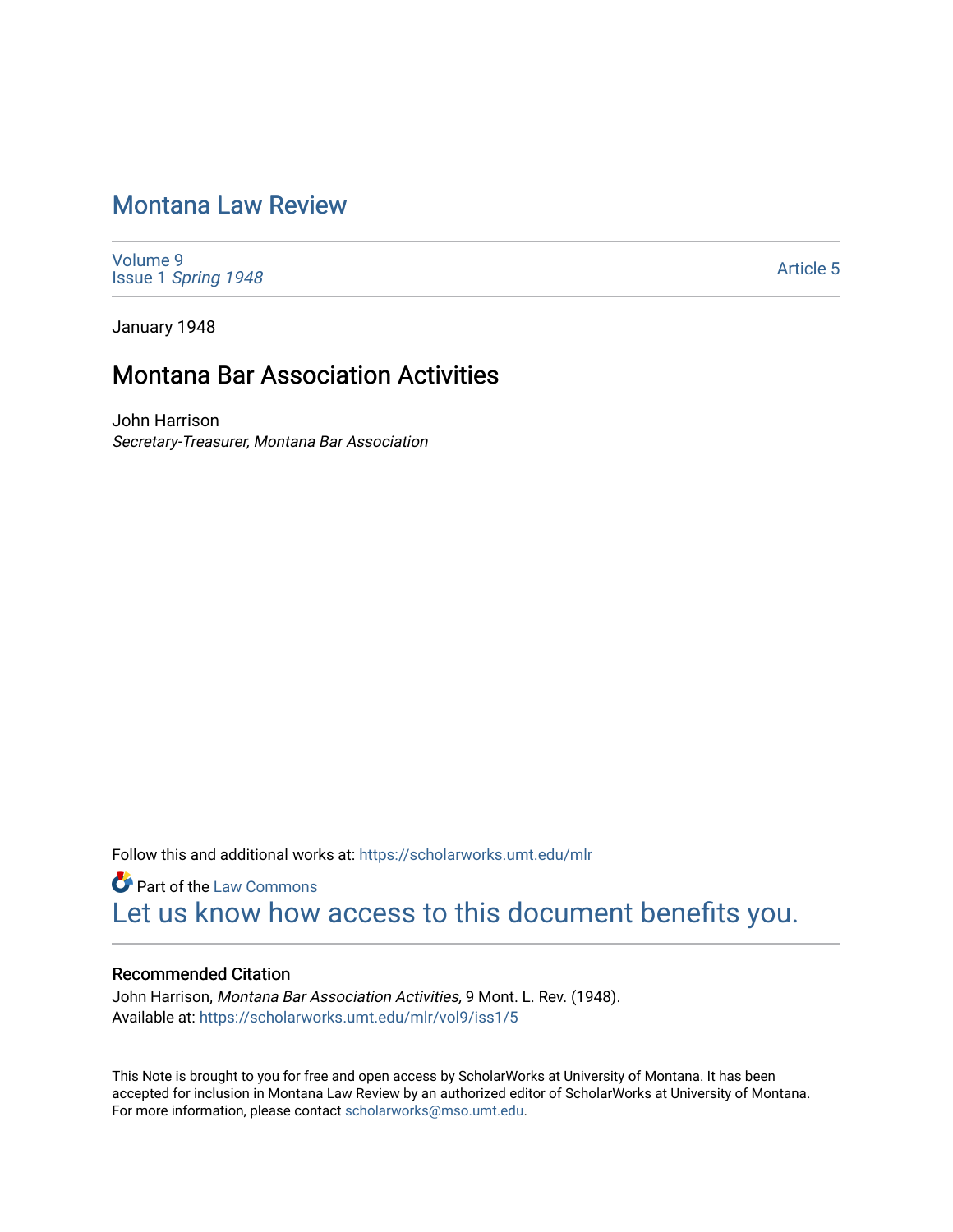24

MONTANA LAW REVIEW

## **LAW SCHOOL**

The Law School enrollment during the present year reached 212, the largest in its history. Substantially all the students enrolled are veterans. To meet the needs of returning veterans the School of Law **will** continue to operate for another year on a four-quarter basis with a full schedule for beginners in the summer and autumn quarters.

The full-time staff of the school consisted of Edwin W. Briggs, William H. Coldiron, Francis **E.** Coad, David R. Mason, **J.** Howard **Toelle,** and **C.** W. Leaphart. The part-time teachers included William T. Boone, Edmund T. Fritz, **J. C.** Garlington, Walter L. Pope, Russell **E.** Smith, and Donovan Worden.

### **MONTANA BAR ASSOCIATION ACTIVITIES\***

The sixtieth annual meeting of the Montana Bar Association was held August 14, 15, **16,** 1947, at Great Falls, Montana. Highlights of the program included Tom C. Clark, attorney general of the United States; Carl B. Rix, Milwaukee, Wis., president of the American Bar Association; Loyd Wright, Los Angeles, member of the Board of Governors of the American Bar Association; and a debate on the Taft-Hartley labor bill between Lee **C.** Pressman, Washington, **D.** C., former general counsel for the C.I.O., and Robert **D.** Morgan, management specialist, Peoria, Ill.

Tom **J.** Davis, Butte, Montana, president of the Montana Bar Association and former president of Rotary International, presided. Mr. Davis, in the opening address, recommended greater participation **by** members of the legal profession in the field of public relations, to enable the public better to judge the standards of the legal profession.

Mr. Rix urged attorneys of the nation to take a greater part in the foreign policy and asserted that, never before in history, has there been such a rapid development of foreign policy, emphasizing the part the United States must play in the establishment of peace and the restora tion of people to a normal life. He declared that the maintenance of free courts is essential to protect the civil rights of people and that government must not be permitted to take away such rights. The American Bar Association president expressed optimism of the progress being made in the establishment of the principles of free government in foreign lands, including Latin American nations and far eastern countries **If** progress can be maintained, Rix predicted, some **1,600,000,000** people will be living

<sup>\*</sup>This article has been contributed **by** John Harrison, secretary-treasurer of the Montana Bar Association.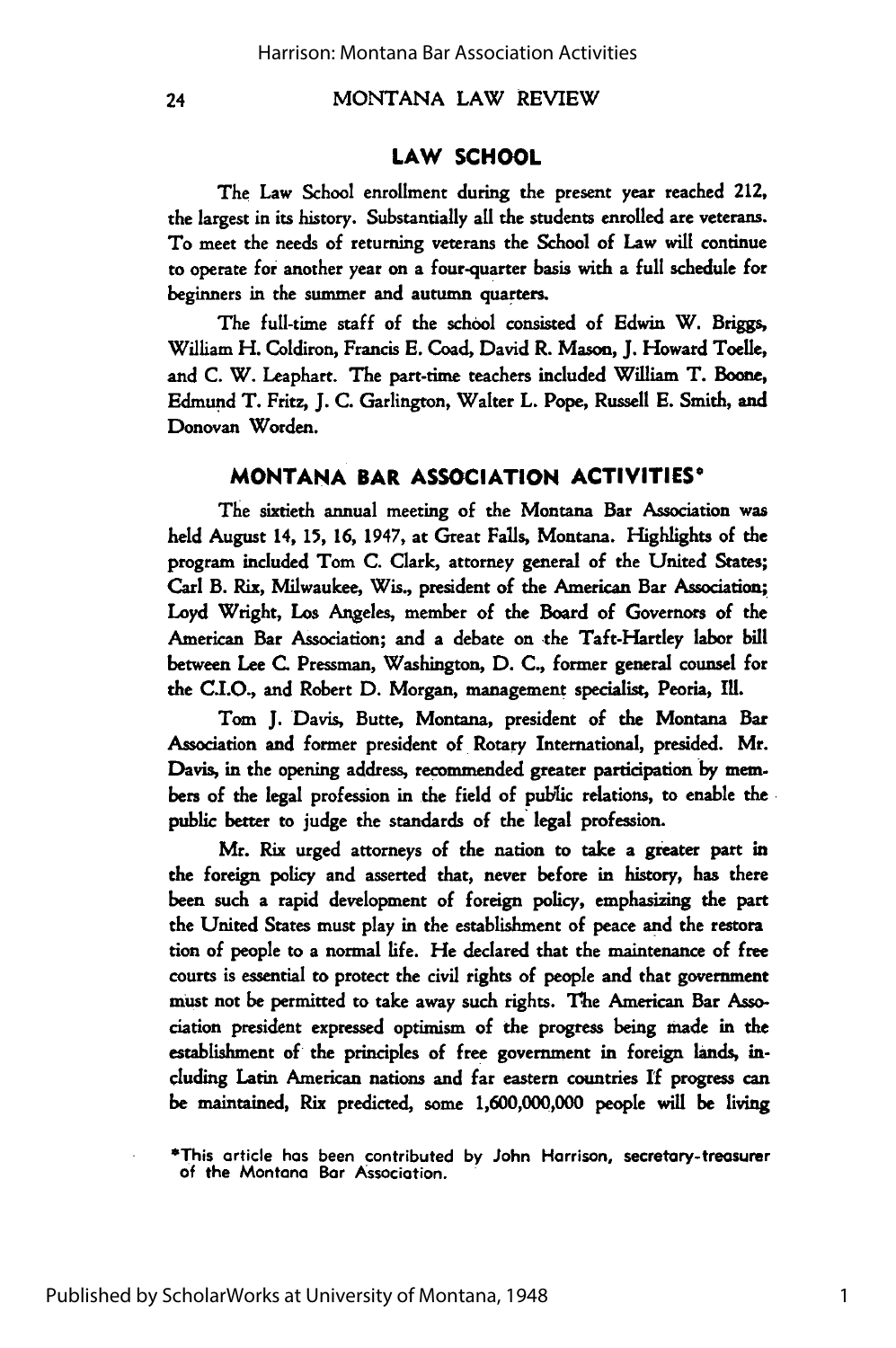### NOTE AND COMMENT

under democratic principles as compared with 400,000,000 under totalitarian rule.

Messrs. Pressman and Morgan, presented by James T. Finlen, Jr., Butte, the Montana delegate to the American Bar Association, in turn flayed and lauded the Taft-Hartley labor **bill.** Pressman termed it "a full employment bill **for** lawyers" and contended it "establishes severe discrinination against labor and necessarily will encourage discord and industrial strife." Morgan countered with the statement that "the Taft-Hartley Act is a good law. It preserves and re-emphasizes the essential rights of labor to organize and to engage in concerted activities for legitimate purposes. It also creates some duties and standards of conduct on the part of labor organizations, their leaders, and members, and provides the **same** machinery for enforcing those duties as for profecting the rights."

Other speakers Friday were Associate Justice I. W. Choate, of the Supreme Court of Montana; William R. Taylor; **J.** W. Speer, former mayor of Great Falls and Montana Bar Association president; Joseph **J.** McCaffery, Jr., Butte; George Y. Patten, Bozeman; Leo C. Graybill, Great Falls; and Marshall Murray, Kalispell.

Saturday's program commenced with a breakfast at which Loyd Wright conducted an institute on the activities of the American Bar Association. "The eyes of the nation are upon the West," said Mr. Wright and warned that Montana and the West generally should prepare now to deal with problems that would result from the tremendous influx of population and industrial expansion that seems inevitable. At the institute, Carl B. Rix told of the nation-wide train tour, to **last** two years, carrying historical documents that will be conducted from the East in the near future under the sponsorship of the American Bar Association.

Attorney General Tom C. Clark declared that the "economic giants that are preventing competition" must be broken up. He compared the nation's largest corporations in size and power with the state of Montana and stated "we must prevent such organizations from becoming super-states themselves. Montana is a great state-but there are some **50** corporations in America that have more taxable wealth," and "two have more employees each than Montana has population." Speaking of communism, Clark rated it as "a stronger and more active totalitarian front than we have seen ever before in our history" but declared that "none of the basic freedoms guar. anteed by our constitution and the bill of rights will be abridged" while I am your attorney general. "There **will** be judicial trials but no political persecutions." Clark in reaffirming his stand against the employment of